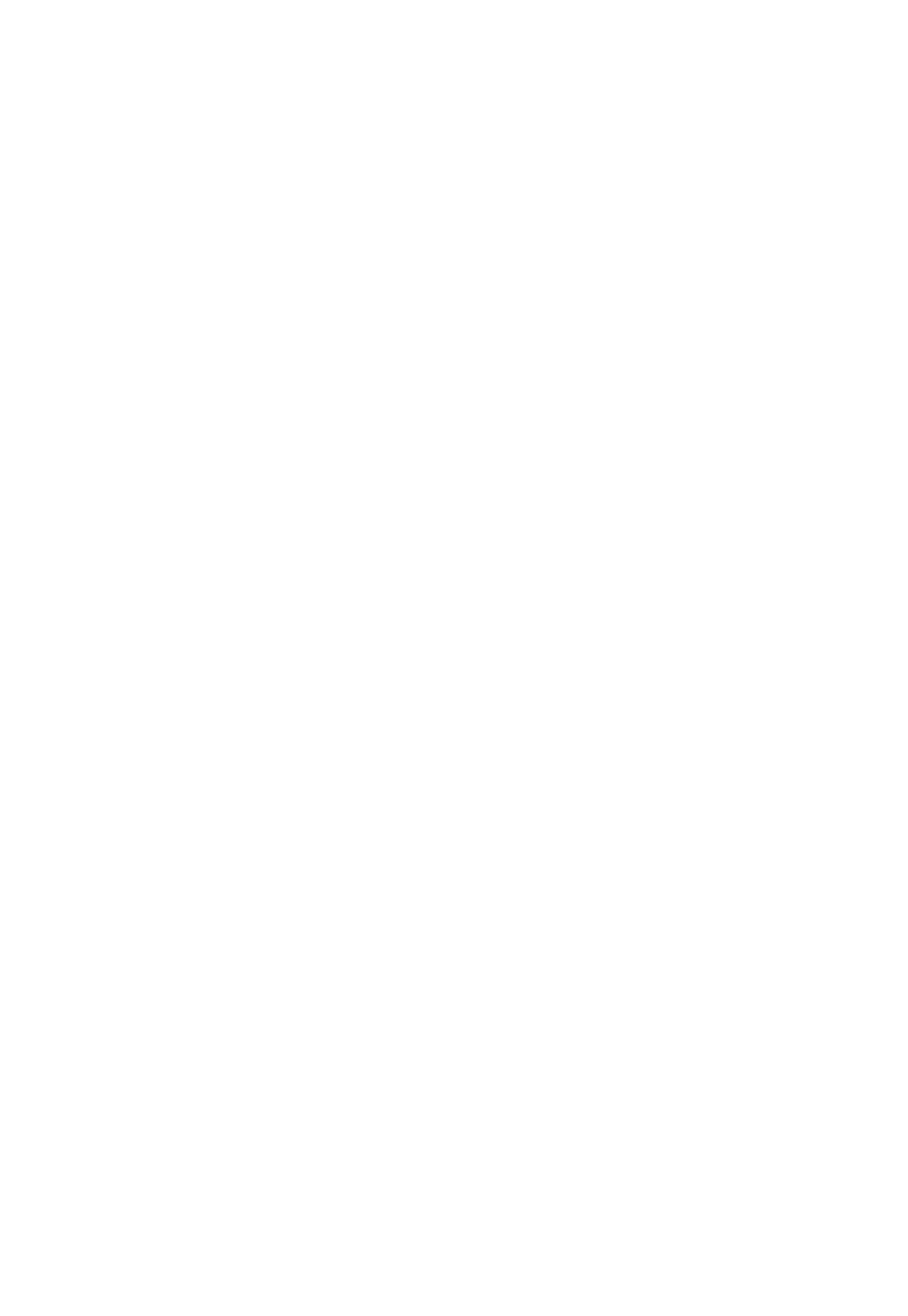### <span id="page-2-0"></span>**Guaranty and Declaration**

**Copyright** © 2012 RIGOL Technologies, Inc. All Rights Reserved.

**Trademark Information**

**RIGOL** is a registered trademark of RIGOL Technologies, Inc.

**Publication Number** UGE18106-1110

**Notices**

- **RIGOL** products are covered by P.R.C. and foreign patents, issued and pending.
- **RIGOL** reserves the right to modify or change parts of or all the specifications and pricing policies at company's sole decision.
- Information in this publication replaces all previously corresponding material.
- Information in this publication is subject to change without notice.
- **RIGOL** shall not be liable for either incidental or consequential losses in connection with the furnishing, use or performance of this manual as well as any information contained.
- Any part of this document is forbidden to be copied, photocopied or rearranged without prior written approval of **RIGOL**.

### **Product Certification**

**RIGOL** guarantees this product conforms to the national and industrial standards in China as well as the ISO9001:2008 standard and the ISO14001:2004 standard. Other international standard conformance certification is in progress.

### **Contact Us**

If you have any problem or requirement when using our products or this manual, please contact **RIGOL**.

E-mail: service@rigol.com

Website: [www.rigol.com](http://www.rigol.com/)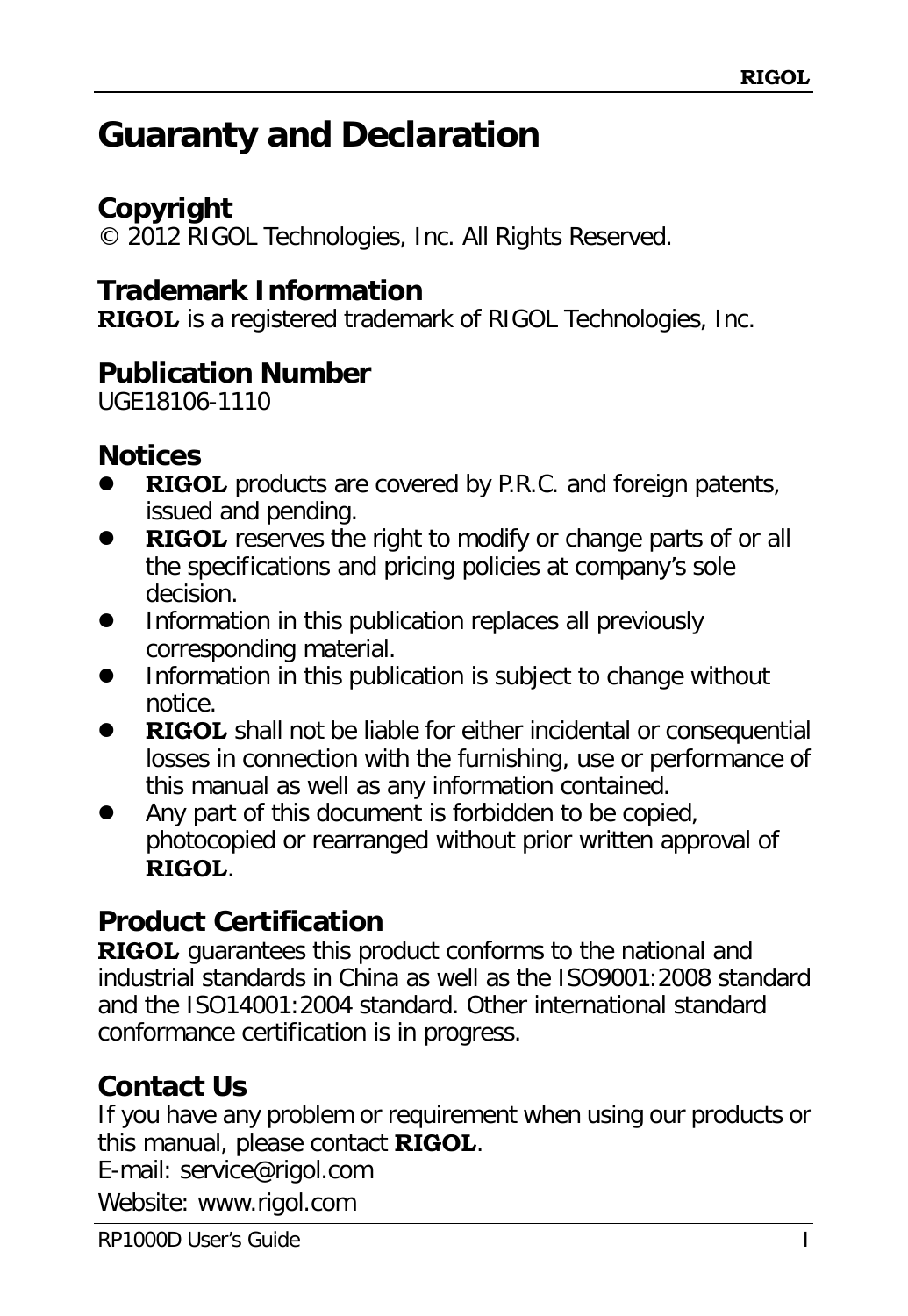## <span id="page-3-0"></span>**General Safety Summary**

Please review the following safety precautions carefully before putting the instrument into operation so as to avoid any personal injuries or damages to the instrument and any product connected to it. To prevent potential hazards, please use the instrument only specified by this manual.

### **Ground The Instrument.**

The instrument is grounded through the Protective Earth lead of the power cord. To avoid electric shock, it is essential to connect the earth terminal of power cord to the Protective Earth terminal before any inputs or outputs.

### **Observe All Terminal Ratings.**

To avoid fire or shock hazard, observe all ratings and markers on the instrument and check your manual for more information about ratings before connecting.

### **Do Not Operate Without Covers.**

Do not operate the instrument with covers or panels removed.

### **Avoid Circuit or Wire Exposure.**

Do not touch exposed junctions and components when the unit is powered.

### **Do Not Operate With Suspected Failures.**

If you suspect damage occurs to the instrument, have it inspected by qualified service personnel before further operations. Any maintenance, adjustment or replacement especially to circuits or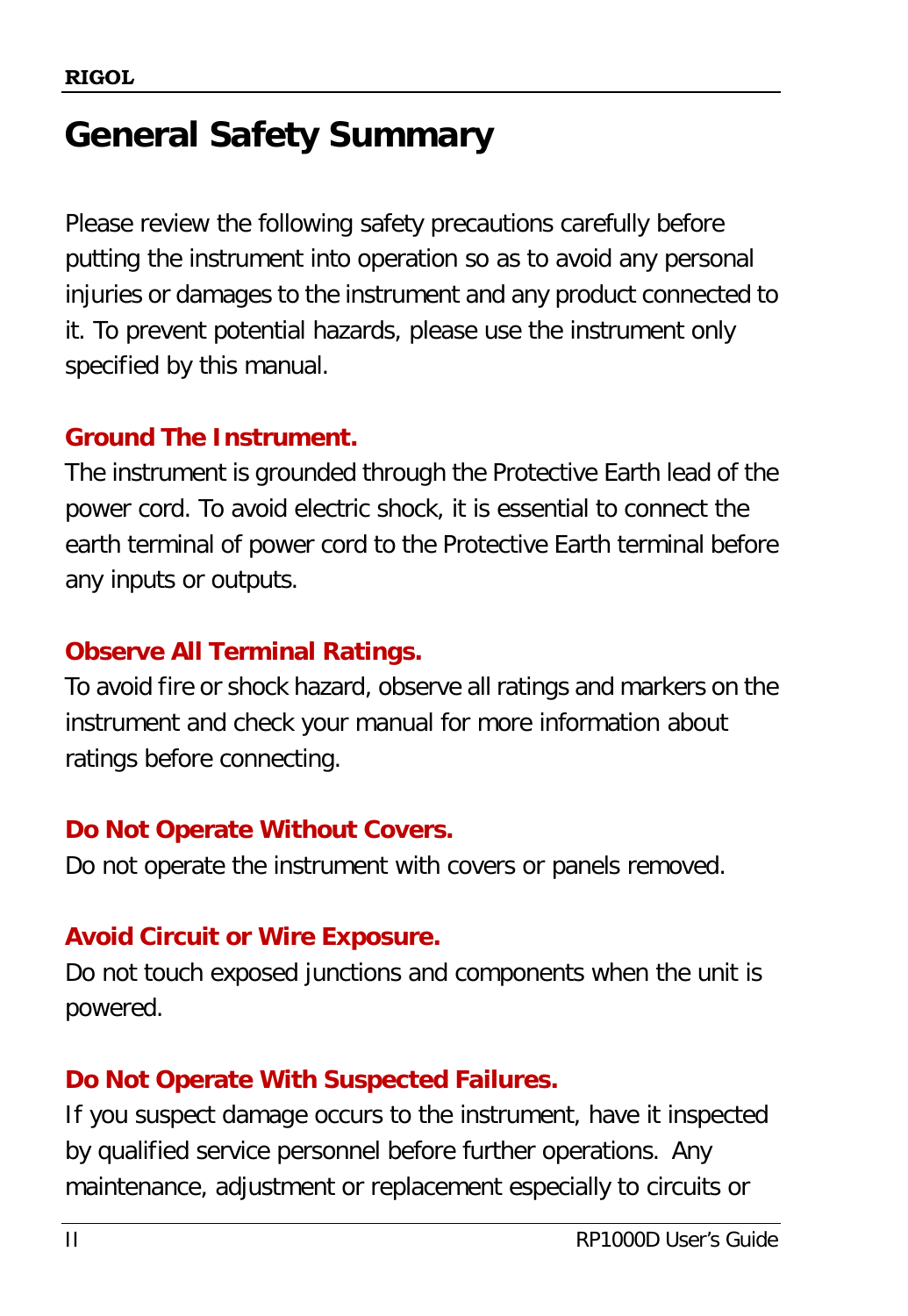accessories must be performed by **RIGOL** authorized personnel.

### **Keep Well Ventilation.**

Inadequate ventilation may cause increasing of temperature or damages to the device. So please keep well ventilated and inspect the intake and fan regularly.

### **Do Not Operate in Wet Conditions.**

In order to avoid short circuiting to the interior of the device or electric shock, please do not operate in a humid environment.

### **Do Not Operate in an Explosive Atmosphere.**

In order to avoid damages to the device or personal injuries, it is important to operate the device away from an explosive atmosphere.

### **Keep Product Surfaces Clean and Dry.**

To avoid the influence of dust and/or moisture in air, please keep the surface of device clean and dry.

#### **Electrostatic Prevention.**

Operate in an electrostatic discharge protective area environment to avoid damages induced by static discharges. Always ground both the internal and external conductors of the cable to release static before connecting.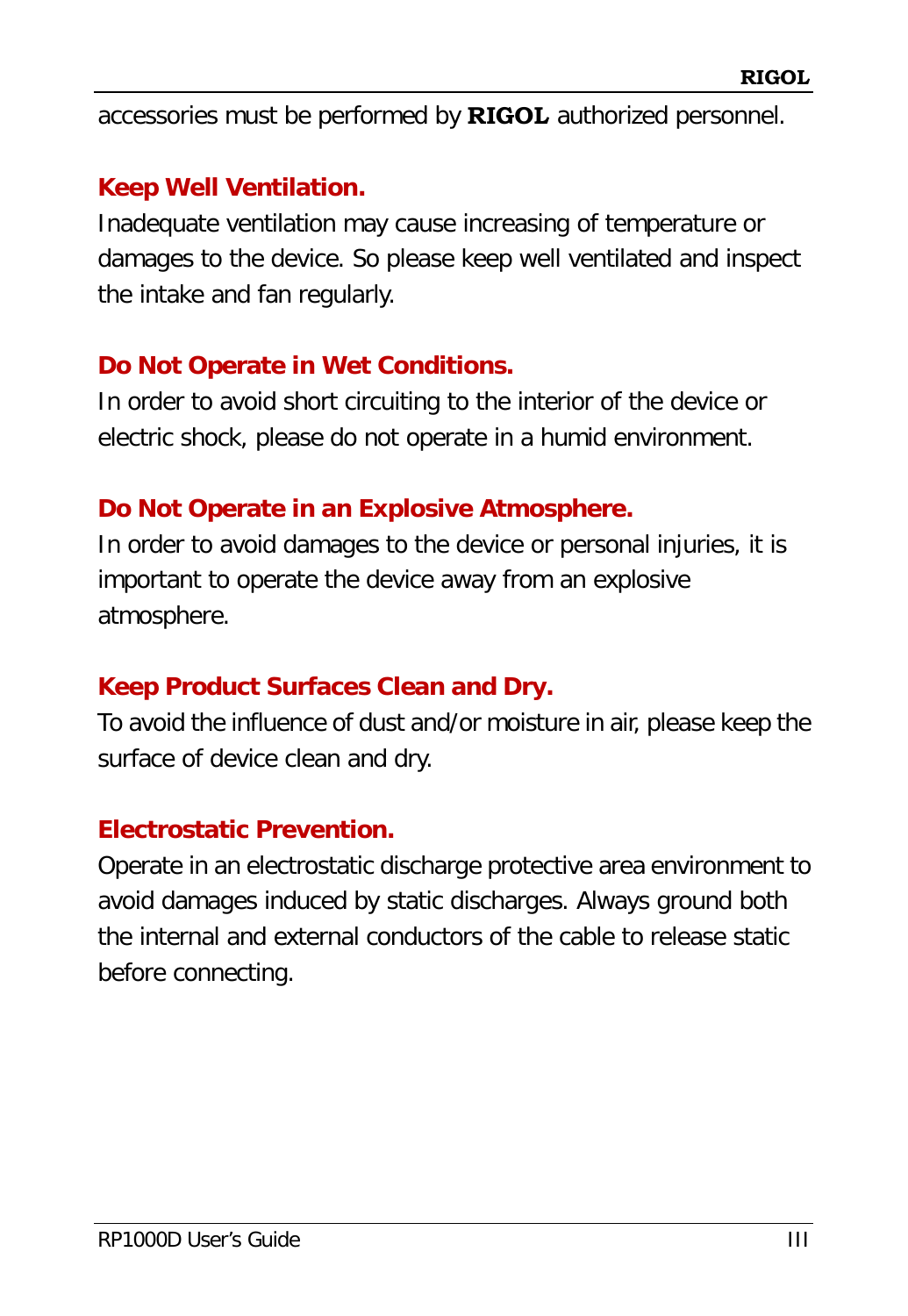# <span id="page-5-0"></span>**Safety Terms and Symbols**

**Terms Used in this Manual.** These terms may appear in this manual:



### **WARNING**

Warning statements indicate conditions or practices that could result in injury or loss of life.



### **CAUTION**

Caution statements indicate conditions or practices that could result in damage to this product or other property.

**Terms Used on the Product.** These terms may appear on the product:

**DANGER** It calls attention to an operation, if not correctly performed, could result in injury or hazard immediately. **WARNING** It calls attention to an operation, if not correctly performed, could result in potential injury or hazard. **CAUTION** It calls attention to an operation, if not correctly performed, could result in damage to the product or other devices connected to the product.

**Symbols Used on the Product.** These symbols may appear on the product:







**Double Insulation**

**Hazardous Voltage**

**Safety**







**Warning**

**Protective Earth Terminal**

**Chassis Ground**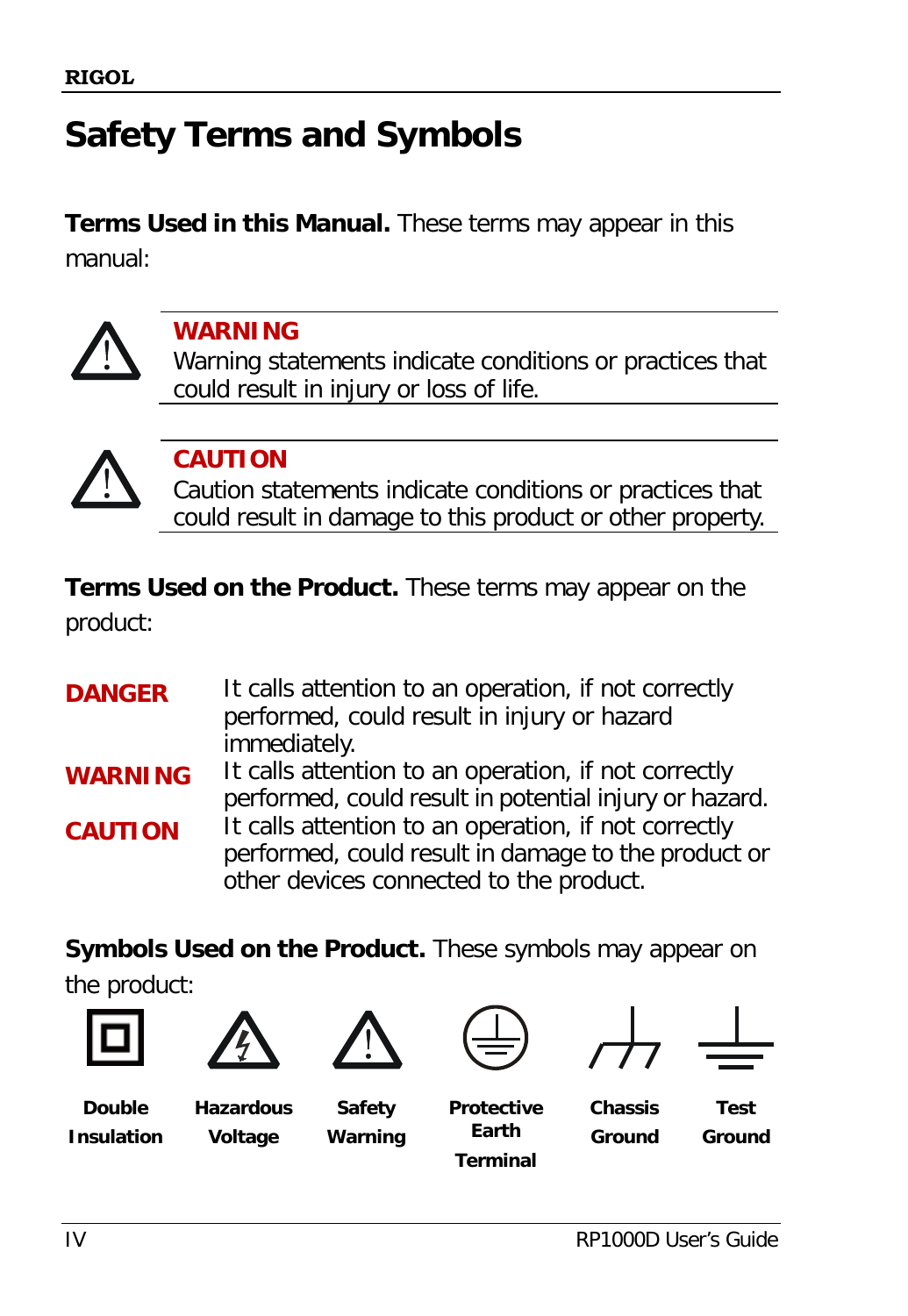# Contents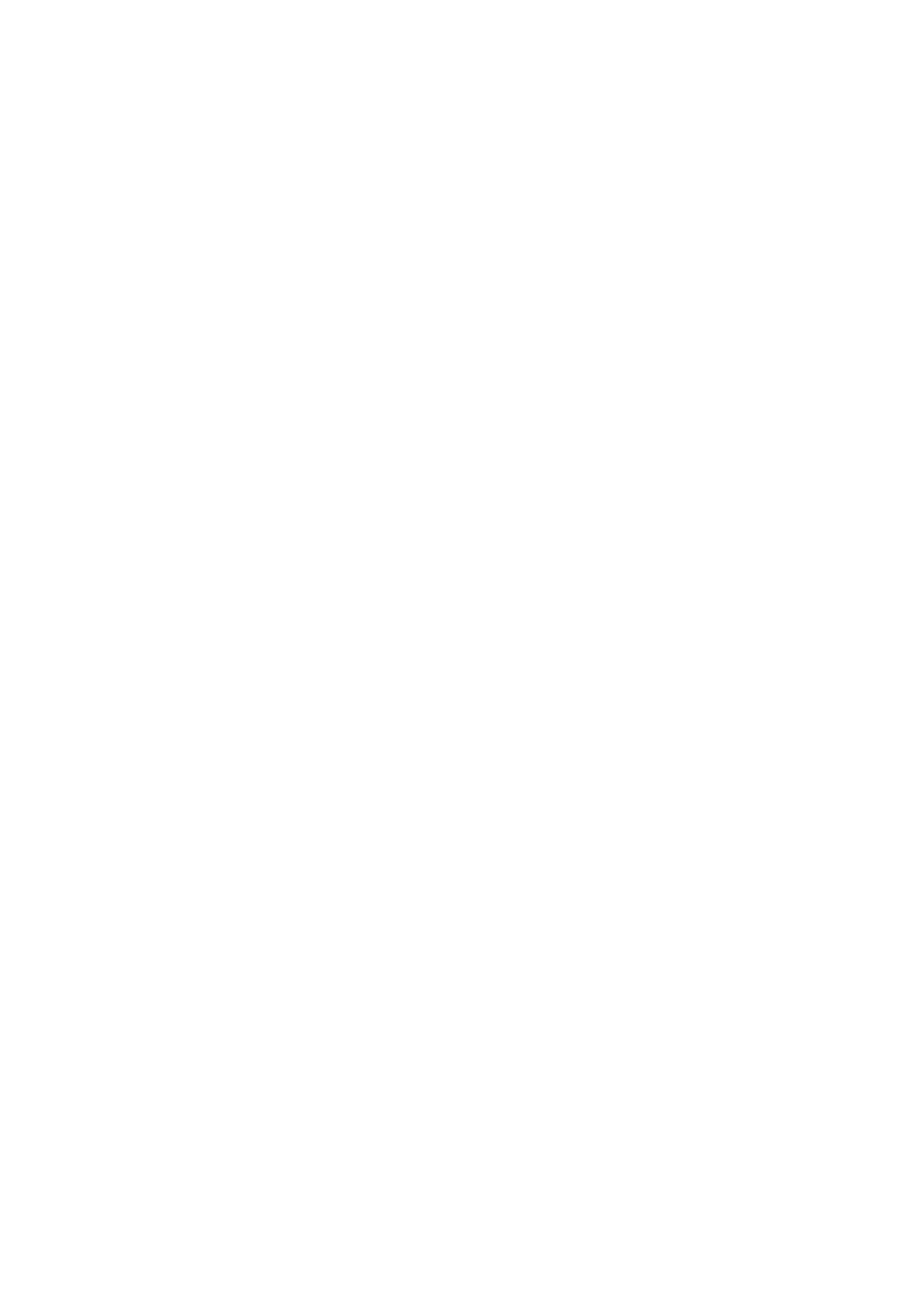# <span id="page-8-0"></span>**RP1000D Overview**

RP1000D series high voltage differential probe can convert high differential input voltage to low voltage and display the waveform on oscilloscope. Its working frequency is up to 25MHz (RP1025D), 50MHz (RP1050D) and 100MHz (RP1100D) and it is rather suitable for large electricity test and R&D.

RP1000D series high voltage differential probe is applicable to general purpose oscilloscope and the labeled attenuation ratios are those when the input impedance of the oscilloscope is 1MΩ. The attenuation ratios will double when the input impedance of the oscilloscope is 50Ω.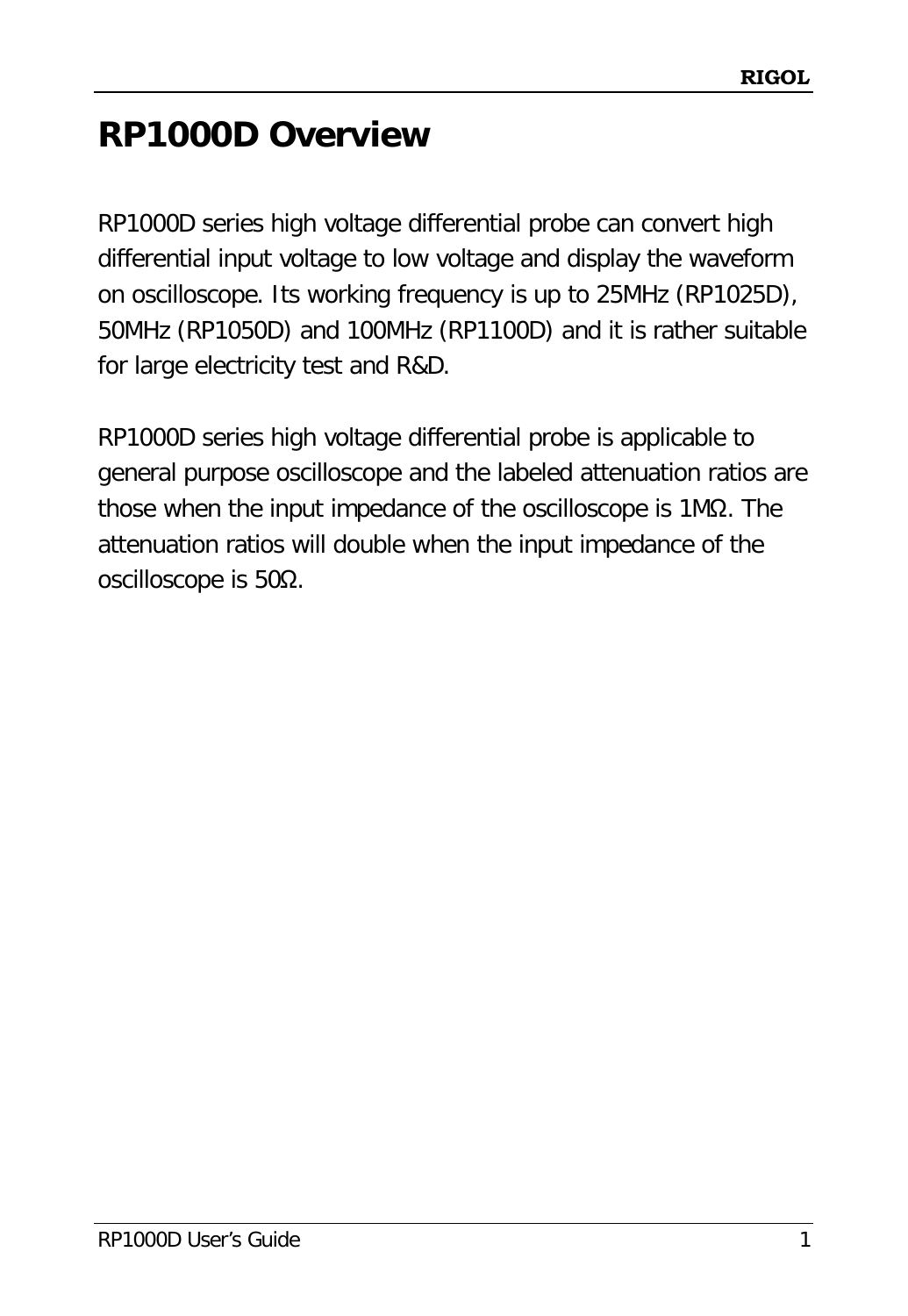

Figure 1 RP1025D High Voltage Differential Probe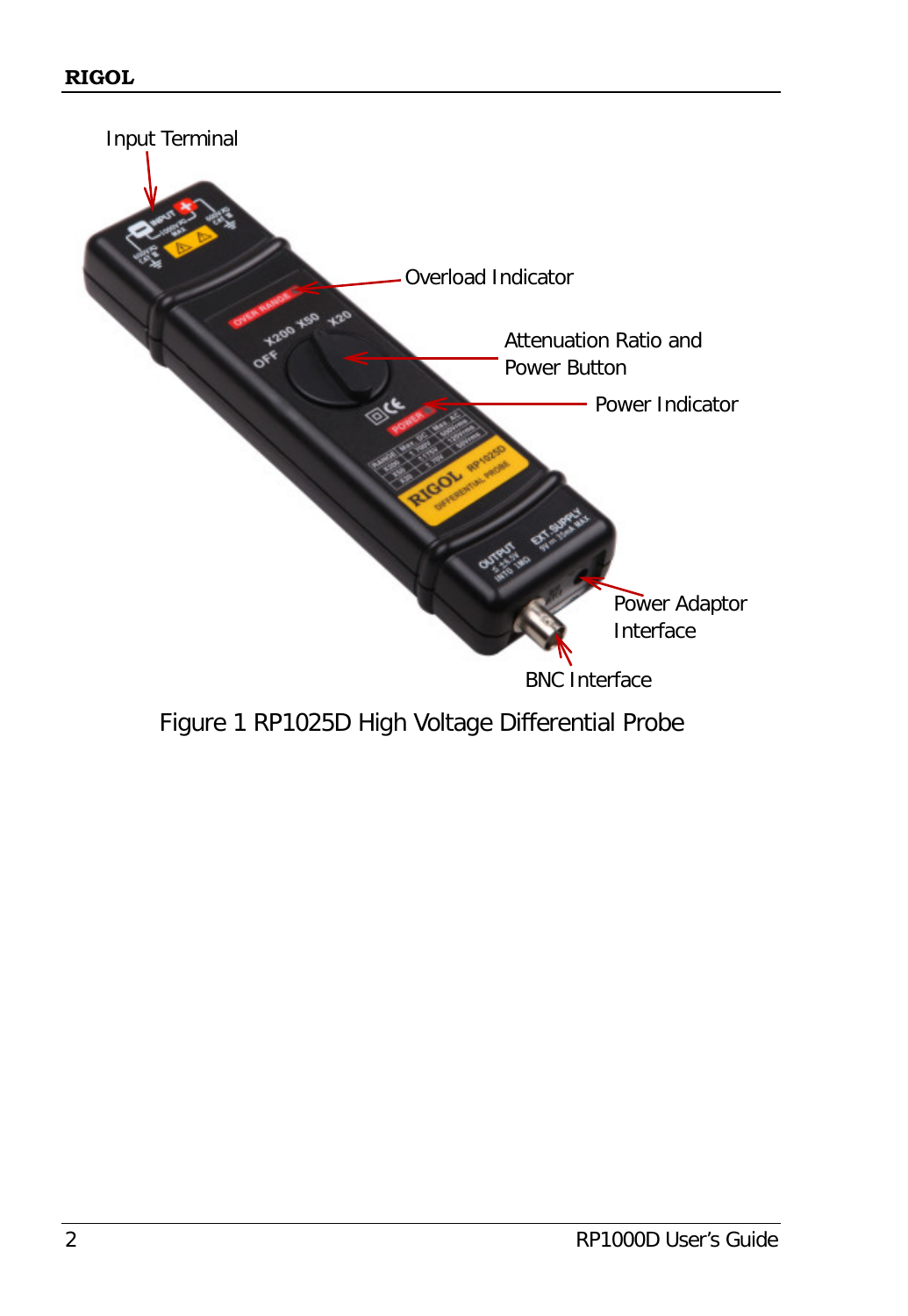

Figure 2 RP1050D High Voltage Differential Probe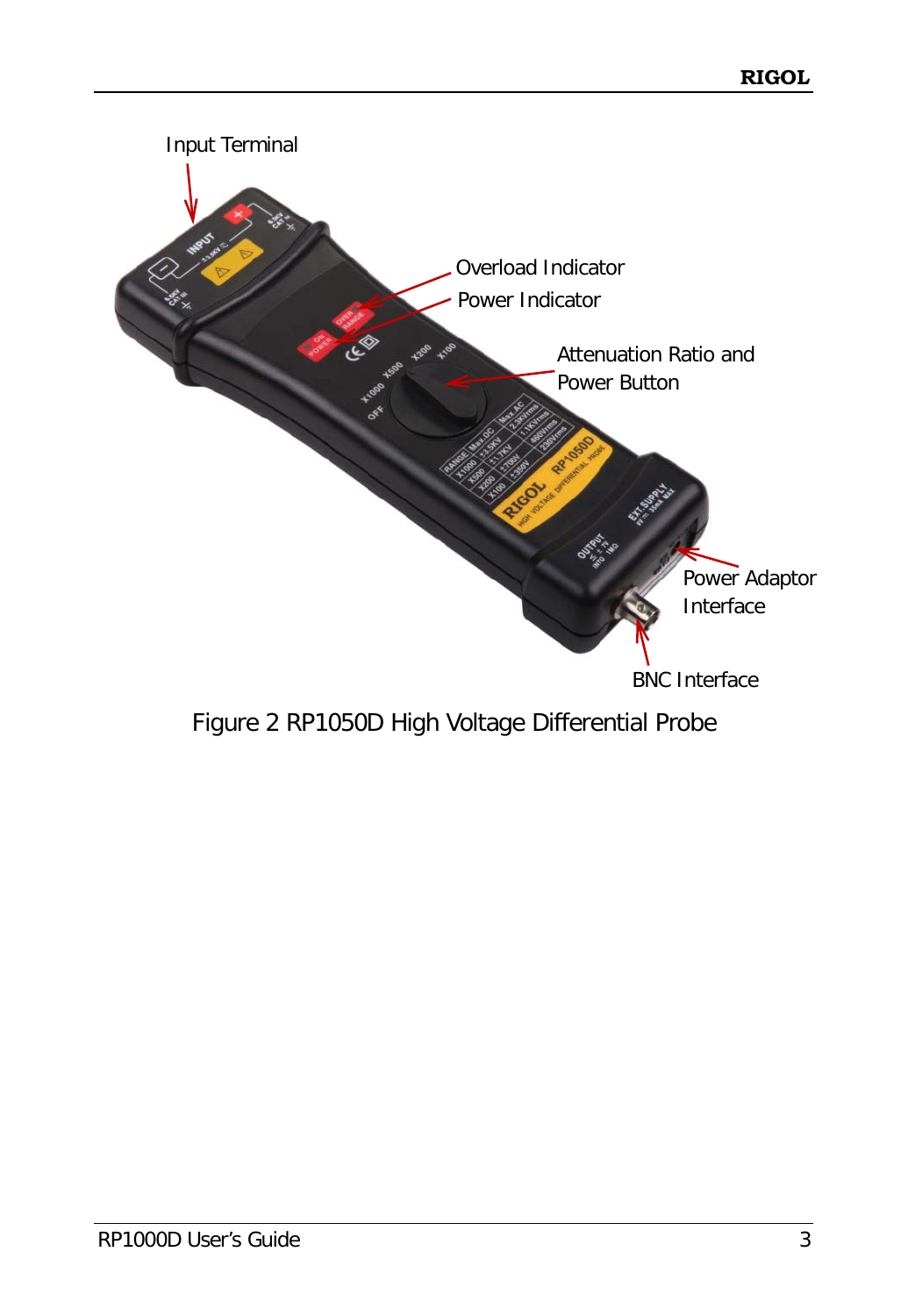

Figure 3 RP1100D High Voltage Differential Probe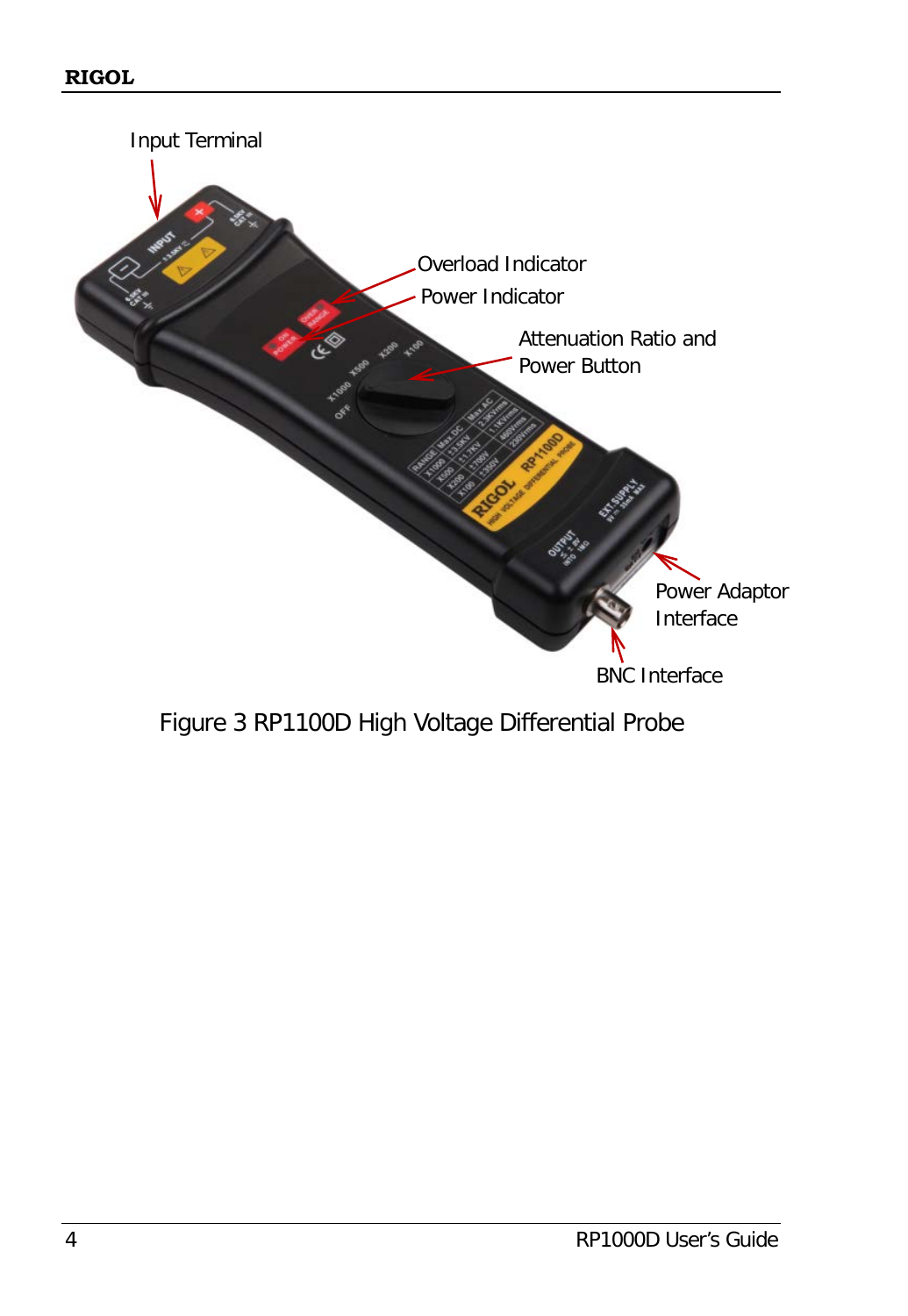## <span id="page-12-0"></span>**Basic Operations**

1. Connect the red safety IC clip with one end of the red dual-banana plug silicon cable and the black safety IC clip with one end of the black dual-banana plug silicon cable provided in the accessories. Then, connect the red dual-banana plug silicon cable with the red  $(+)$  input terminal of the high voltage probe and the black dual-banana plug silicon cable with the black (-) input terminal of the high voltage probe.

Note:

- a) The safety IC clip can be replaced by the high voltage dedicated IC clip, safety alligator clip or safety contact probe prod;
- b) The dual-banana plug silicon cable can be replaced by high voltage dedicated dual-banana plug silicon cable.
- 2. Connect one end of the dual-BNC coaxial cable to the BNC interface of the high voltage differential probe and the other end to input terminal of the oscilloscope.
- 3. Turn on the channel switch on the oscilloscope and adjust the high voltage probe and oscilloscope to make the attenuation ratios of the two match. If the attenuation ratio of the oscilloscope does not match that of the high voltage probe, the actual vertical scale equals the attenuation ratio of the high voltage probe divided by the attenuation ratio of the oscilloscope and then times the vertical scale of the oscilloscope.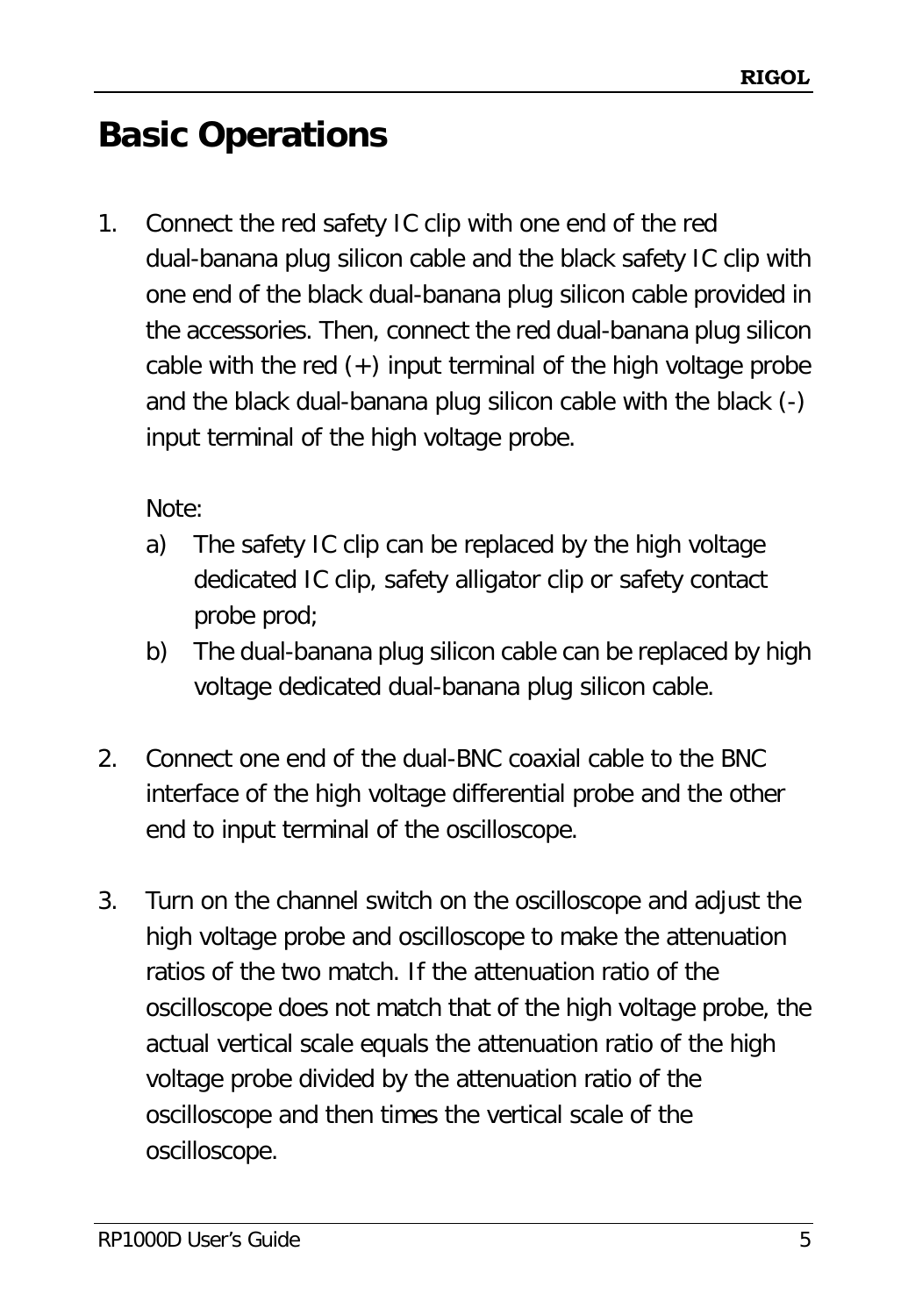#### **RIGOL**

For example, when the attenuation ratio of the oscilloscope is set to 1X, the attenuation ratio of the high voltage probe is set to X200 and the vertical scale of the oscilloscope is 0.5V/div, the actual vertical scale is 200X0.5V/div=100V/div. When the input impedance of the oscilloscope is  $50\Omega$ , the actual vertical scale is 2X200X0.5V/div =200V/div.

Note: When the attenuation ratio of the oscilloscope matches the attenuation ratio of the high voltage probe, the vertical scale displayed on the oscilloscope is the actual scale.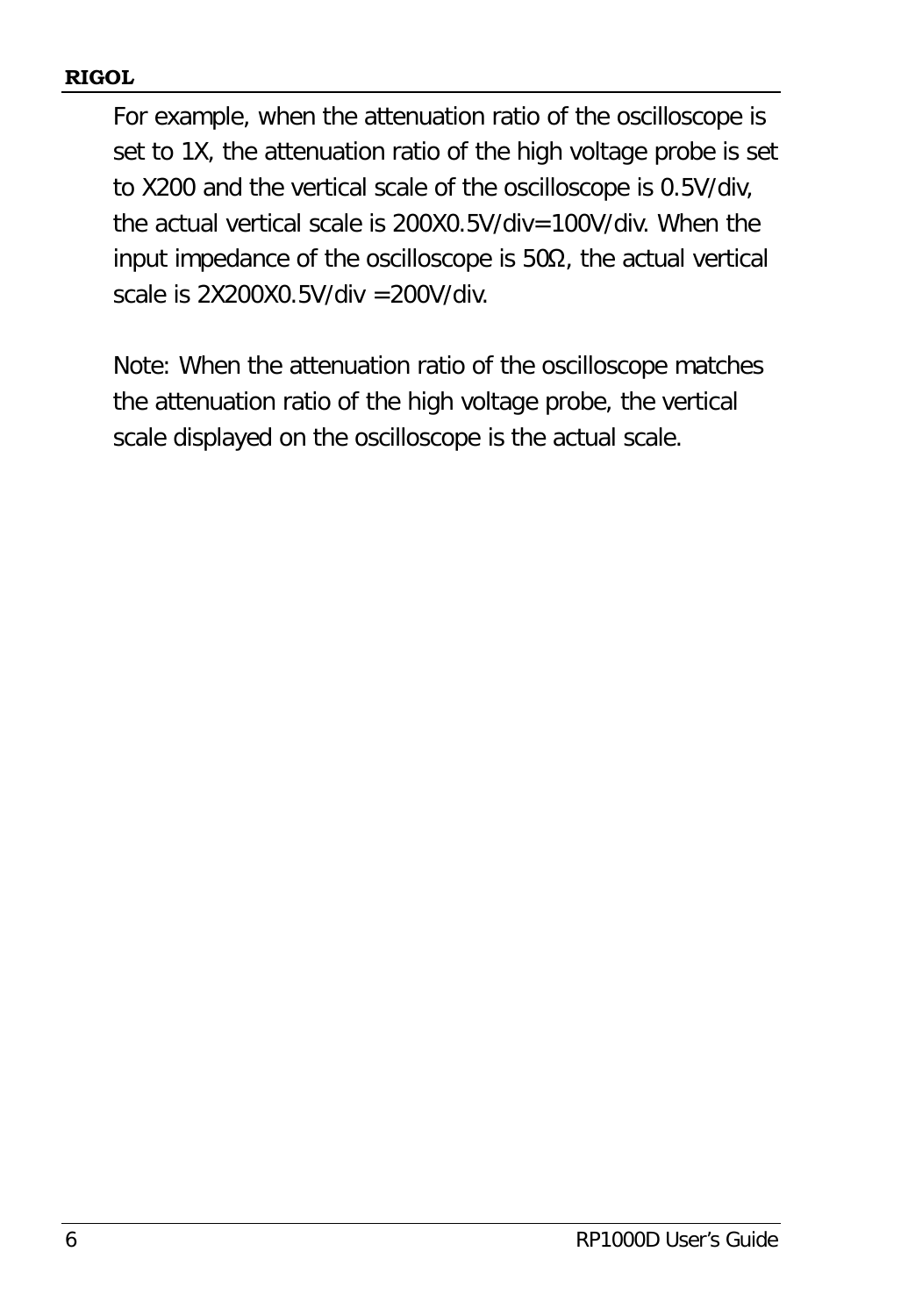# <span id="page-14-0"></span>**Cleaning and General Care**

### **Cleaning:**

This product has no particular requirement for cleaning. To clean the probe, please wipe the probe surface using soft and clean cloth dampened with detergent.

**General Care:**

Please store this product in anti-humidity case if the product will not be used for more than 60 days.

### <span id="page-14-1"></span>**Warranty**

**RIGOL** warrants that its products mainframe and accessories will be free from defects in materials and workmanship within the warranty period.

If a product is proven to be defective within the respective period, **RIGOL** guarantees the free replacement or repair of products which are approved defective. To get repair service, please contact with your nearest **RIGOL** sales or service office.

**RIGOL** does not provide other warranty items except the one being provided by this warranty statement. The warranty items include but not being subjected to the hint guarantee items related to tradable characteristic and any particular purpose. **RIGOL** will not take any responsibility in cases regarding to indirect, particular and ensuing damage.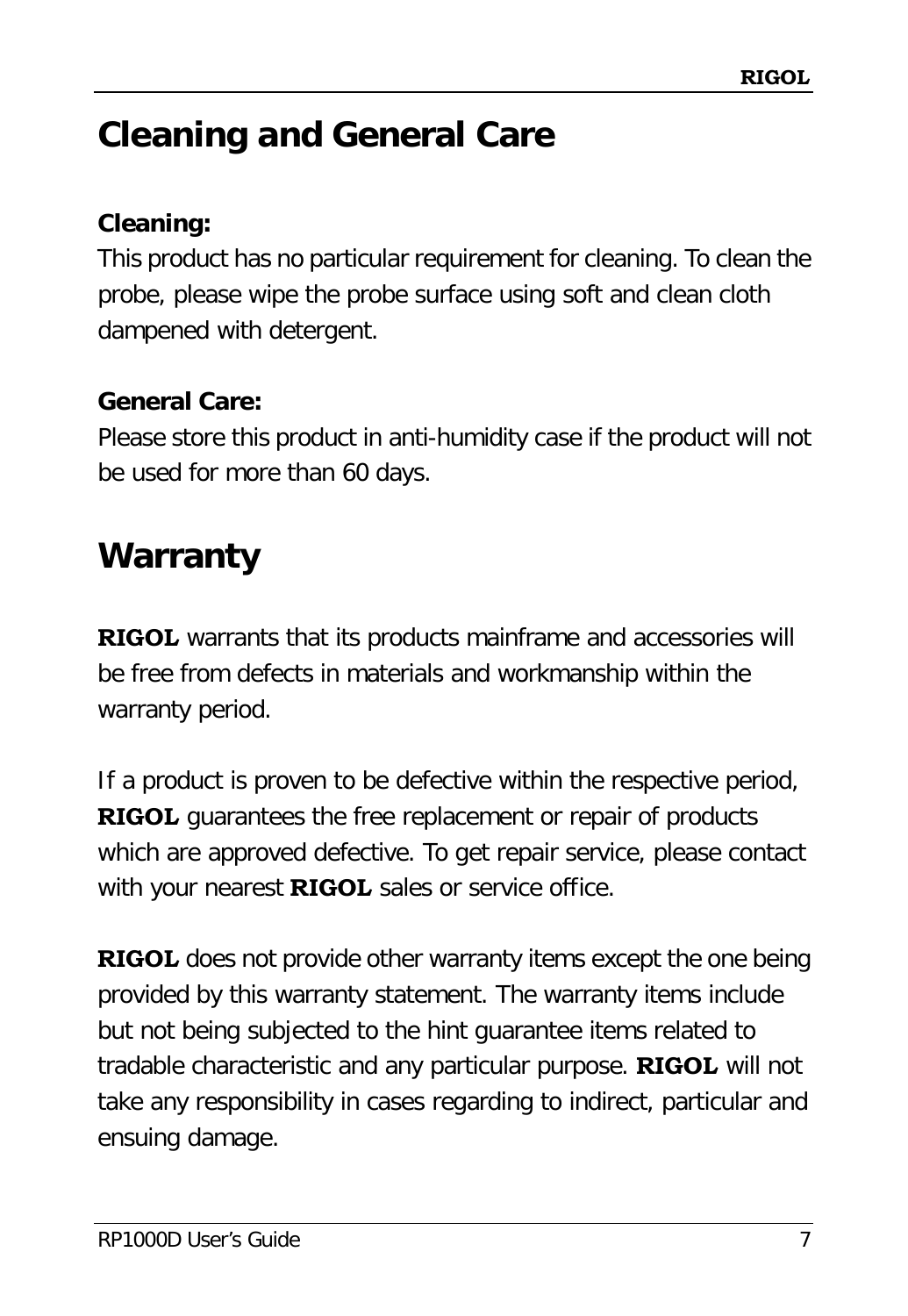## <span id="page-15-0"></span>**Specifications**

### <span id="page-15-1"></span>**Technical Specifications**

### **RP1025D:**

| Bandwidth                | X50 or X200 attenuation ratio: DC - 25MHz<br>$(-3dB)$          |  |
|--------------------------|----------------------------------------------------------------|--|
|                          | X20 attenuation ratio: DC - 15MHz                              |  |
| <b>Attenuation Ratio</b> | X20, X50, X200                                                 |  |
| Accuracy                 | $+2%$                                                          |  |
| Input Voltage            | X20 attenuation ratio: $\leq$ 140Vpp, about                    |  |
| Range (DC + AC           | 50Vrms or DC                                                   |  |
| peak-peak value)         | X50 attenuation ratio: $\leq$ 350Vpp, about<br>125Vrms or DC   |  |
|                          | X200 attenuation ratio: $\leq$ 1400Vpp, about<br>500Vrms or DC |  |
| Maximum Input            | Maximum differential voltage: 1400V                            |  |
| Voltage                  | (DC+AC peak-peak value) or 500Vrms                             |  |
|                          | Voltage to ground at the input terminal:                       |  |
|                          | 600Vrms                                                        |  |
| Input Impedance          | Differential: 4ΜΩ/1.2pF                                        |  |
|                          | Single-ended and to ground: $2M\Omega/2.3pF$                   |  |
| Output Voltage           | $\leq \pm 6.5V$                                                |  |
| Output                   | $50\Omega$                                                     |  |
| Impedance                |                                                                |  |
| <b>Rise Time</b>         | X50 or X200 attenuation ratio: 14ns                            |  |
|                          | X20 attenuation ratio: 23.4ns                                  |  |
| Common-mode              | 60Hz: > 80dB                                                   |  |
| Rejection                | 100Hz: > 60dB<br>1MHz: > 50dB                                  |  |
|                          |                                                                |  |
| Power Supply             | Specified external 9V DC power supply                          |  |
|                          | (must be specified products acknowledged                       |  |
|                          | by <b>RIGOL</b> )                                              |  |
| Power                    | $0.4$ watt                                                     |  |
| Consumption              |                                                                |  |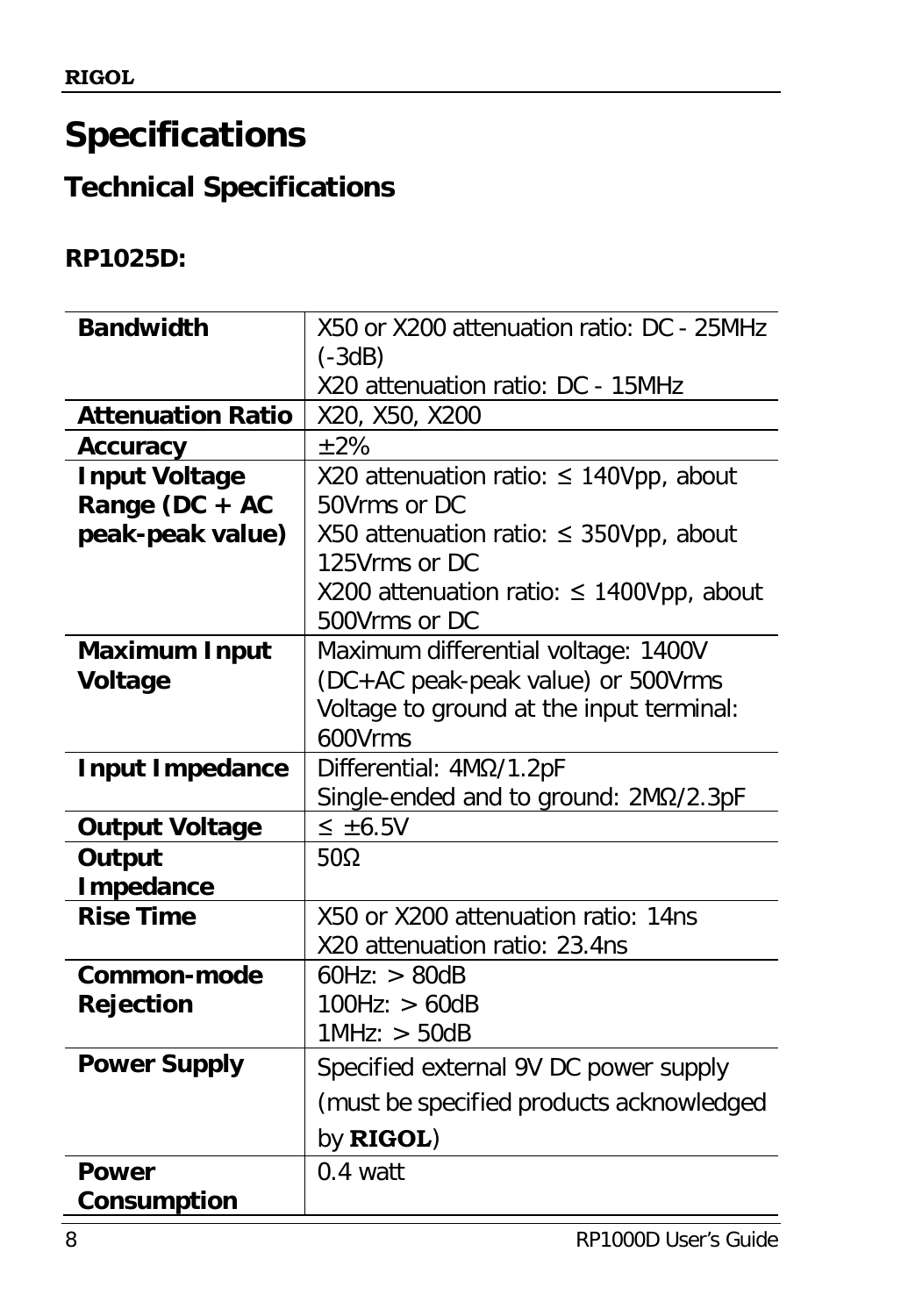#### **RP1050D:**

| Bandwidth                | X200, X500 or X1000 attenuation ratio: DC<br>- 50MHz (-3dB) |
|--------------------------|-------------------------------------------------------------|
|                          | X100 attenuation ratio: DC - 25MHz                          |
| <b>Attenuation Ratio</b> | X100, X200, X500, X1000                                     |
| Accuracy                 | ±2%                                                         |
| Input Voltage            | X100 attenuation ratio: ≤ 700Vpp, about                     |
| Range (DC + AC           | 230Vrms or DC                                               |
| peak-peak value)         | X200 attenuation ratio: ≤ 1400Vpp, about                    |
|                          | 460Vrms or DC                                               |
|                          | X500 attenuation ratio: ≤ 3500Vpp, about<br>1140Vrms or DC  |
|                          | X1000 attenuation ratio: $\leq$ 7000Vpp,                    |
|                          | 2300Vrms or DC                                              |
| Maximum Input            | Maximum differential voltage: 7000V                         |
| Voltage                  | (DC+AC peak-peak vale) or 2300Vrms                          |
|                          | Voltage to ground at the input terminal:                    |
|                          | 6500Vrms                                                    |
| Input Impedance          | Differential: 100ΜΩ/1.2pF                                   |
|                          | Single-ended and to ground: 50MΩ/2.3pF                      |
| Output Voltage           | $\leq \pm 7.0V$                                             |
| Output                   | 50Ω                                                         |
| Impedance                |                                                             |
| <b>Rise Time</b>         | X200, X500 or X1000 attenuation ratio:                      |
|                          | 7 <sub>ns</sub>                                             |
|                          | X100 attenuation ratio: 14ns                                |
| Common-mode              | 60Hz: > 80dB                                                |
| Rejection                | 100Hz: > 60dB                                               |
|                          | 1MHz: > 50dB                                                |
| Power Supply             | Specified external 9V DC power supply                       |
|                          | (must be specified products acknowledged<br>by RIGOL)       |
| Power                    | $0.4$ watt                                                  |
| Consumption              |                                                             |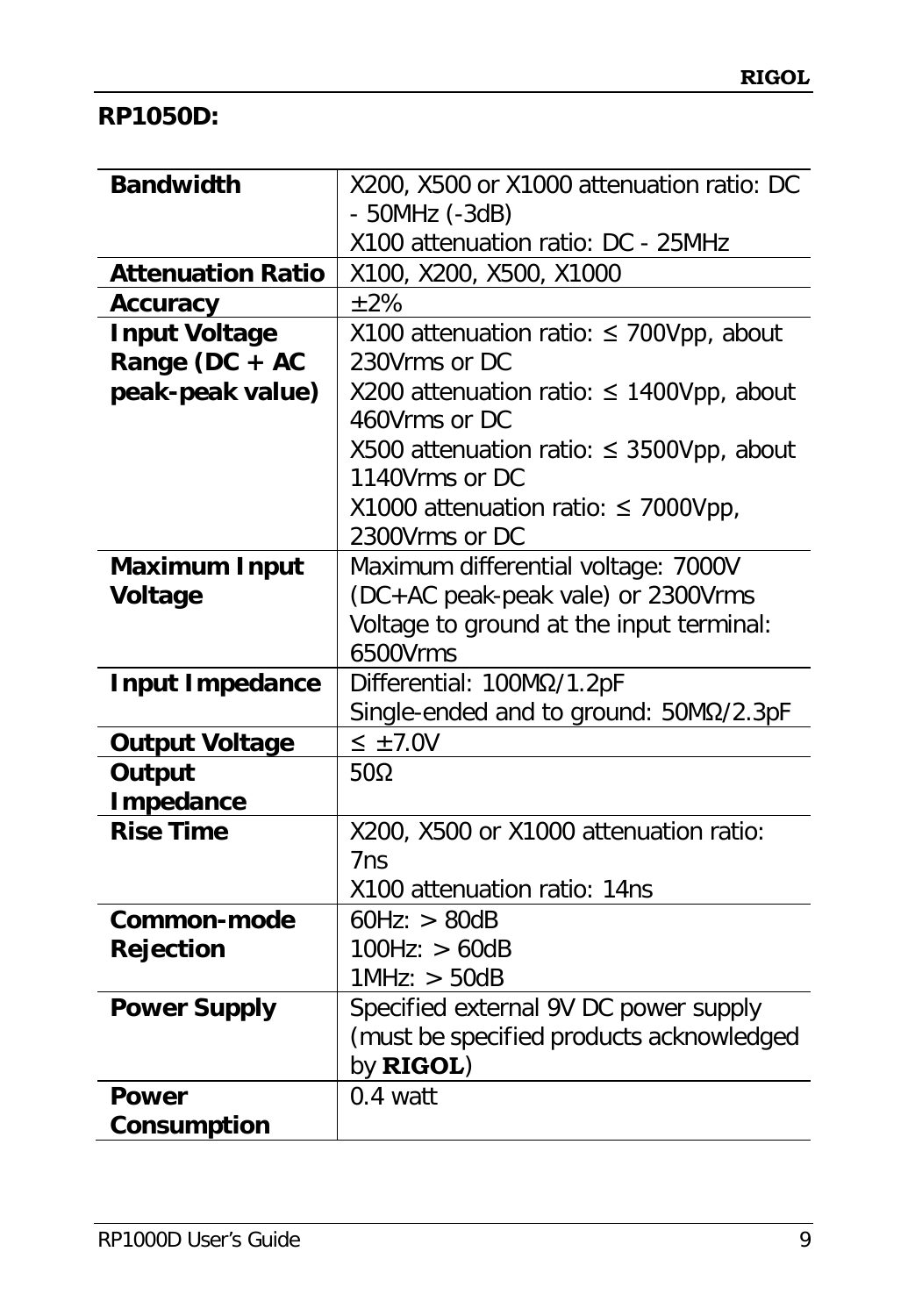#### **RIGOL**

**RP1100D:**

| Bandwidth                | X200, X500 or X1000 attenuation ratio: DC                       |
|--------------------------|-----------------------------------------------------------------|
|                          | $-100MHz$ $(-3dB)$                                              |
|                          | X100 attenuation ratio: DC - 50MHz                              |
| <b>Attenuation Ratio</b> | X100, X200, X500, X1000                                         |
| Accuracy                 | ±2%                                                             |
| Input Voltage            | X100 attenuation ratio: ≤ 700Vpp, about                         |
| Range (DC + AC           | 230Vrms or DC                                                   |
| peak-peak value)         | X200 attenuation ratio: $\leq$ 1400Vpp, about                   |
|                          | 460Vrms or DC                                                   |
|                          | X500 attenuation ratio: $\leq$ 3500Vpp, about<br>1140Vrms or DC |
|                          | X1000 attenuation ratio: $\leq$ 7000Vpp,                        |
|                          | about 2300Vrms or DC                                            |
| Maximum Input            | Maximum differential voltage: 7000V                             |
| Voltage                  | (DC+AC peak-peak value) or 2300Vrms                             |
|                          | Voltage to ground at the input terminal:                        |
|                          | 6500Vrms                                                        |
| Input Impedance          | Differential: 100ΜΩ/1.2pF                                       |
|                          | Single-ended and to ground: 50MΩ/2.3pF                          |
| Output Voltage           | $\leq \pm 8.0V$                                                 |
| Output                   | $50\Omega$                                                      |
| I mpedance               |                                                                 |
| <b>Rise Time</b>         | X200, X500 or X1000 attenuation ratio:                          |
|                          | 3.5ns                                                           |
|                          | X100 attenuation ratio: 7ns                                     |
| Common-mode              | 60Hz: > 80dB                                                    |
| Rejection                | 100Hz: > 60dB                                                   |
|                          | 1MHz: > 50dB                                                    |
| Power Supply             | Specified external 9V DC power supply                           |
|                          | (must be specified products acknowledged                        |
|                          | by RIGOL)                                                       |
| Power                    | $0.4$ watt                                                      |
| Consumption              |                                                                 |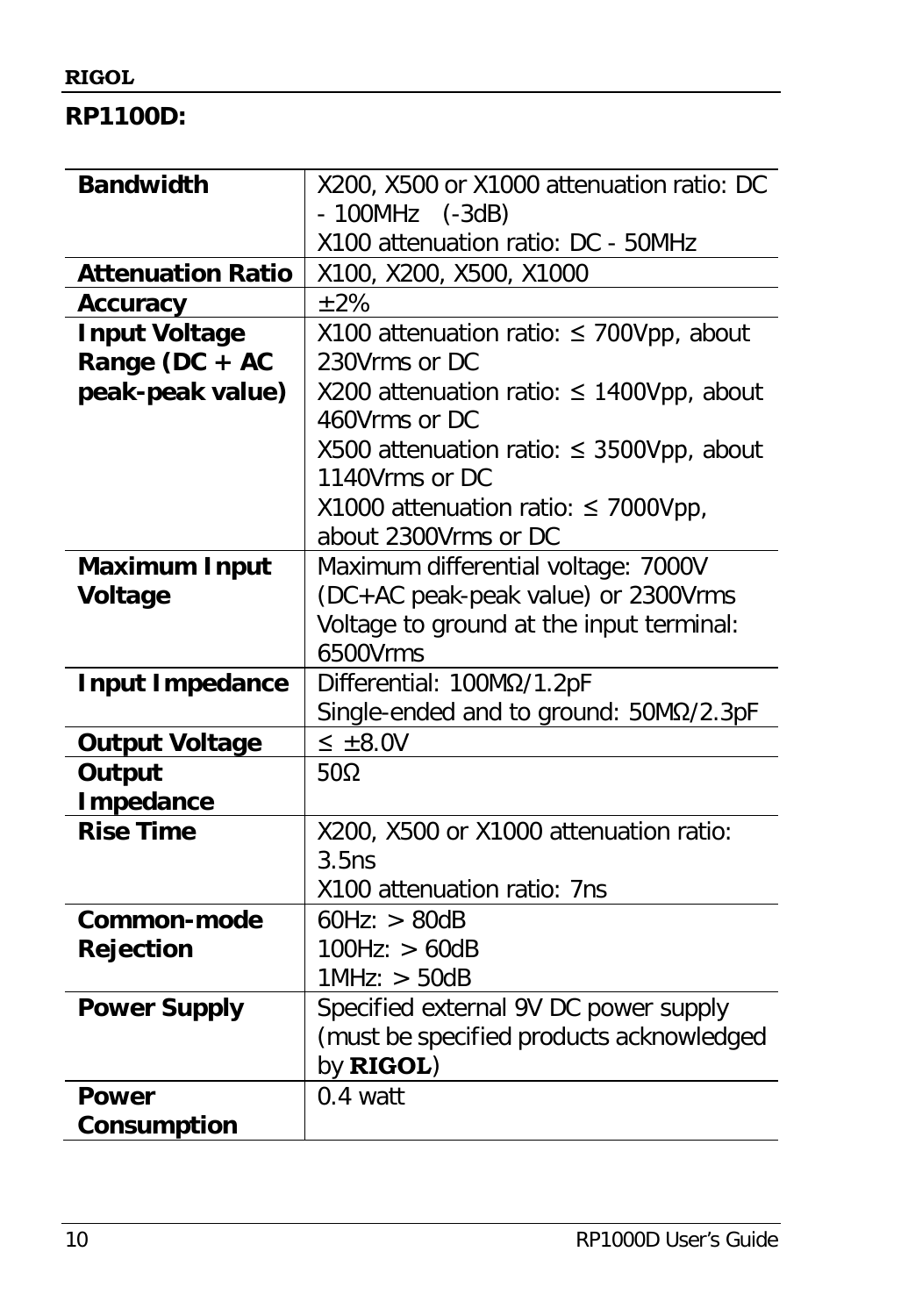### <span id="page-18-0"></span>**Operation Environment**

|                              | General         | Operation                         | Storage         |
|------------------------------|-----------------|-----------------------------------|-----------------|
| Temperature $+20^{\circ}$ to |                 | $0^{\circ}$ C to +50 $^{\circ}$ C | -30℃ to         |
|                              | $+30^{\circ}$ C |                                   | $+70^{\circ}$ C |
| Humidity                     | $\leq 70\%$ RH  | 10% to                            | 10% to          |
|                              |                 | 85%RH                             | 90%RH           |

### <span id="page-18-1"></span>**General Specifications**

| Probe Dimensions           | $RP1025D$ : about 214mm x 60mm x      |
|----------------------------|---------------------------------------|
|                            | 35mm                                  |
|                            | $RP1050D$ : about 240mm x 85mm x      |
|                            | 36mm                                  |
|                            | $RP1100D$ : about 240mm x 85mm x      |
|                            | 36mm                                  |
| Weight                     | RP1025D: 280g                         |
|                            | RP1050D: 280g                         |
|                            | RP1100D: 280g                         |
| Safety                     | IEC 1010-1, CAT III, pollution degree |
|                            | 2                                     |
| Electromagnetic            | Conform to EN50081-1 and 50082-1      |
| Compatibility              | standards                             |
| Maximum Voltage to         | RP1025D: 600Vrms                      |
| Ground                     | RP1050D: 6500Vrms                     |
|                            | RP1100D: 6500Vrms                     |
| Using Environment          | Indoor environment                    |
| <b>Insulation Category</b> | Double insulation                     |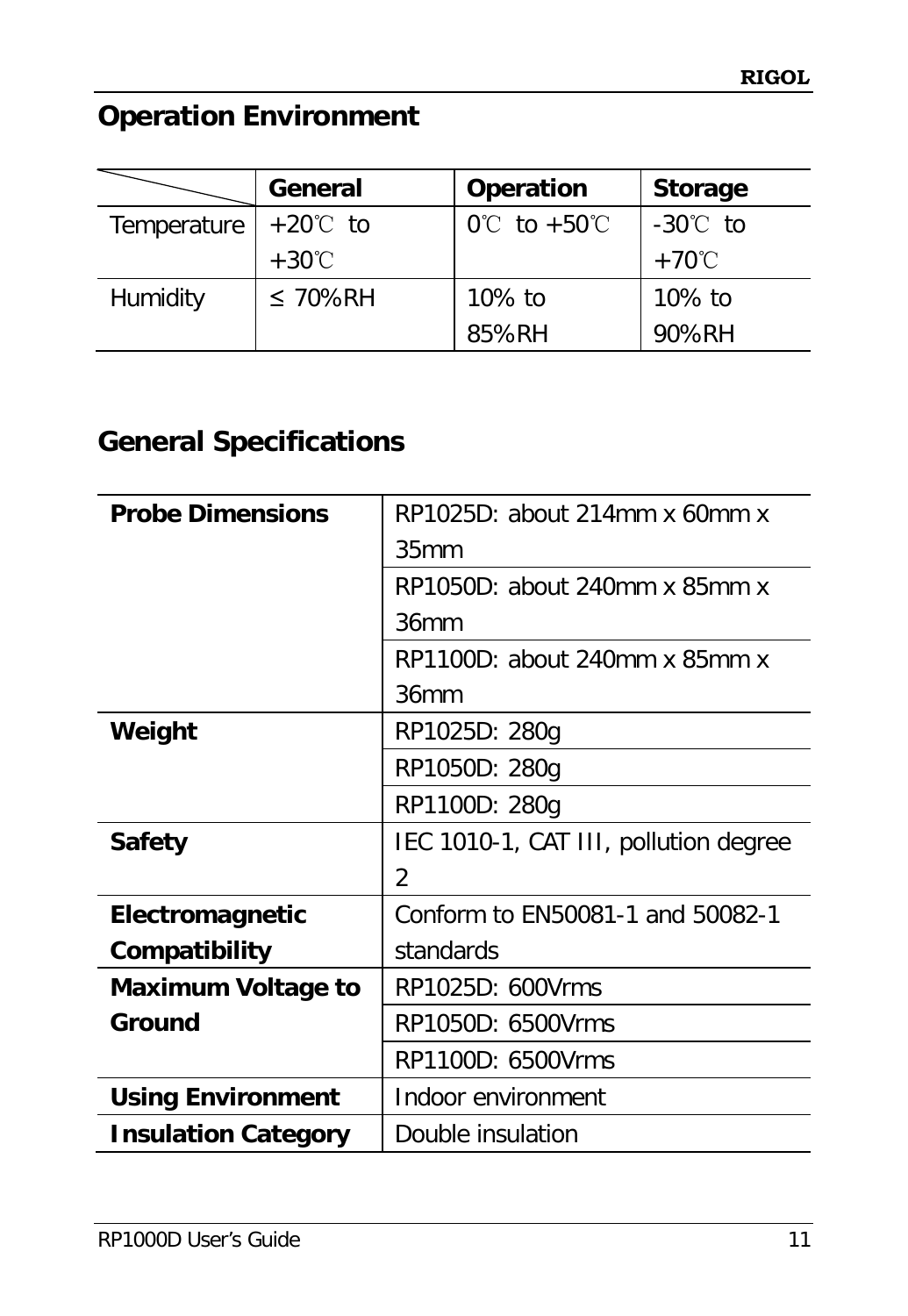### <span id="page-19-0"></span>**Accessories**

#### **RP1025D:**

|    | <b>Accessories</b>                                                               | Explanation                               | Quantity         |
|----|----------------------------------------------------------------------------------|-------------------------------------------|------------------|
| 1. | User's Guide                                                                     | Chinese & English                         | 1                |
| 2. | AC power adaptor that<br>accords with the standard<br>of the destination country |                                           | 1                |
| 3. | Dual-BNC coaxial cable                                                           | 50Ω impedance<br>RG58C UL<br>100cm length | 1                |
| 4. | Dual-banana plug silicon<br>cable                                                | UL 6KV<br>18AWG<br>60cm length            | Red: 1; Black: 1 |
| 5. | Safety IC clip                                                                   | UL 1000V CAT III                          | Red: 1; Black: 1 |
| 6. | Safety alligator clip                                                            | UL 1000V CAT II, 10A                      | Red: 1; Black: 1 |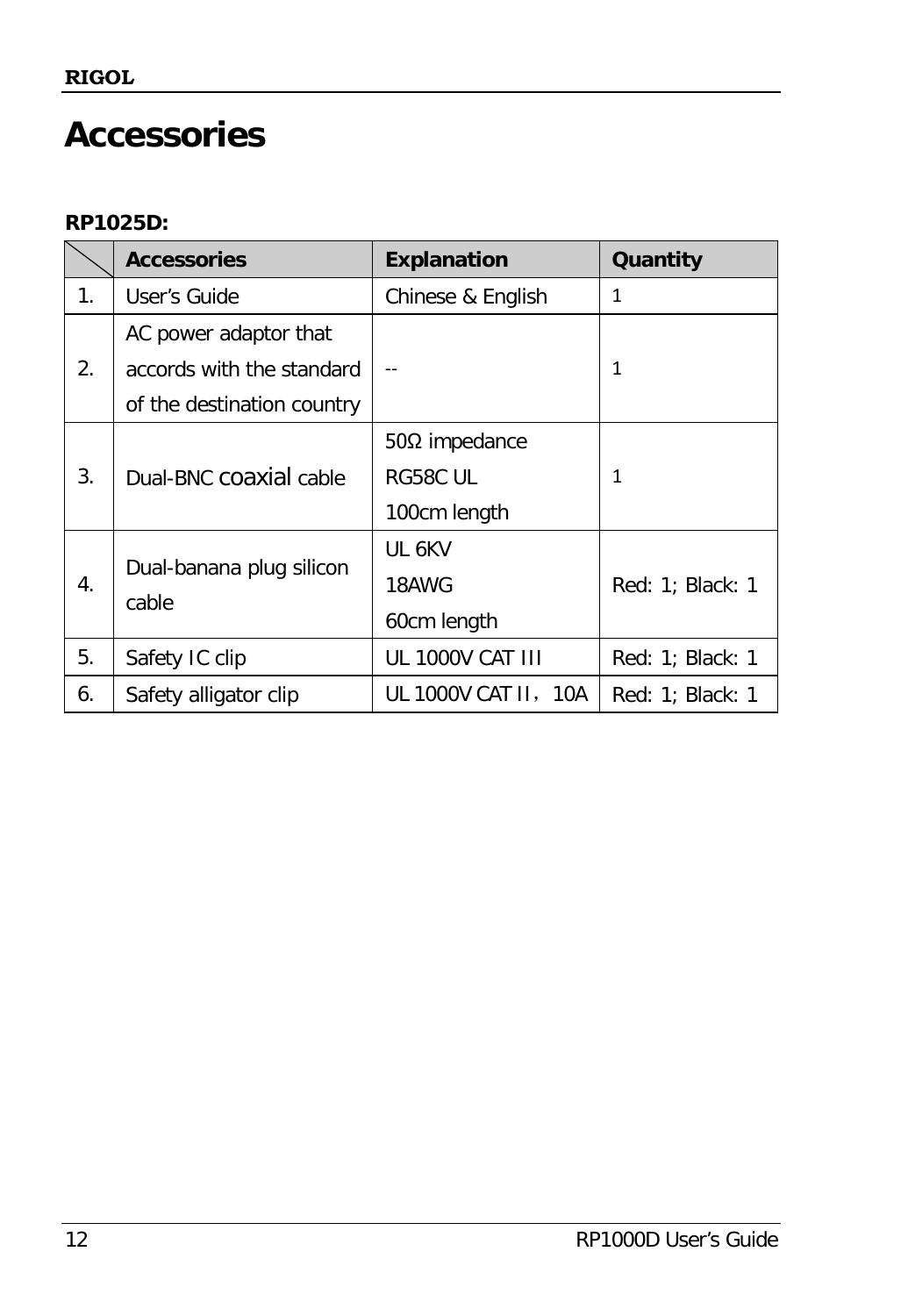**RP1050D:**

|    | Accessories                | Explanation             | Quantity         |
|----|----------------------------|-------------------------|------------------|
| 1. | User's Guide               | Chinese & English       | 1                |
|    | AC power adaptor that      |                         |                  |
| 2. | accords with the standard  |                         | 1                |
|    | of the destination country |                         |                  |
| 3. |                            | $50Ω$ impedance         |                  |
|    | Dual-BNC COAXIAI cable     | RG58C UL                | 1                |
|    |                            | 100cm length            |                  |
| 4. | High voltage dedicated     | <b>UL 20KV</b>          |                  |
|    | dual-banana plug silicon   | 16AWG                   | Red: 1; Black: 1 |
|    | cable                      | 60cm length             |                  |
| 5. | High voltage dedicated IC  | maximum 6500V           |                  |
|    | clip                       | $(DC+AC p-p)$           | Red: 1; Black: 1 |
| 6. | Safety alligator clip      | UL 1000V CAT II,<br>10A | Red: 1; Black: 1 |